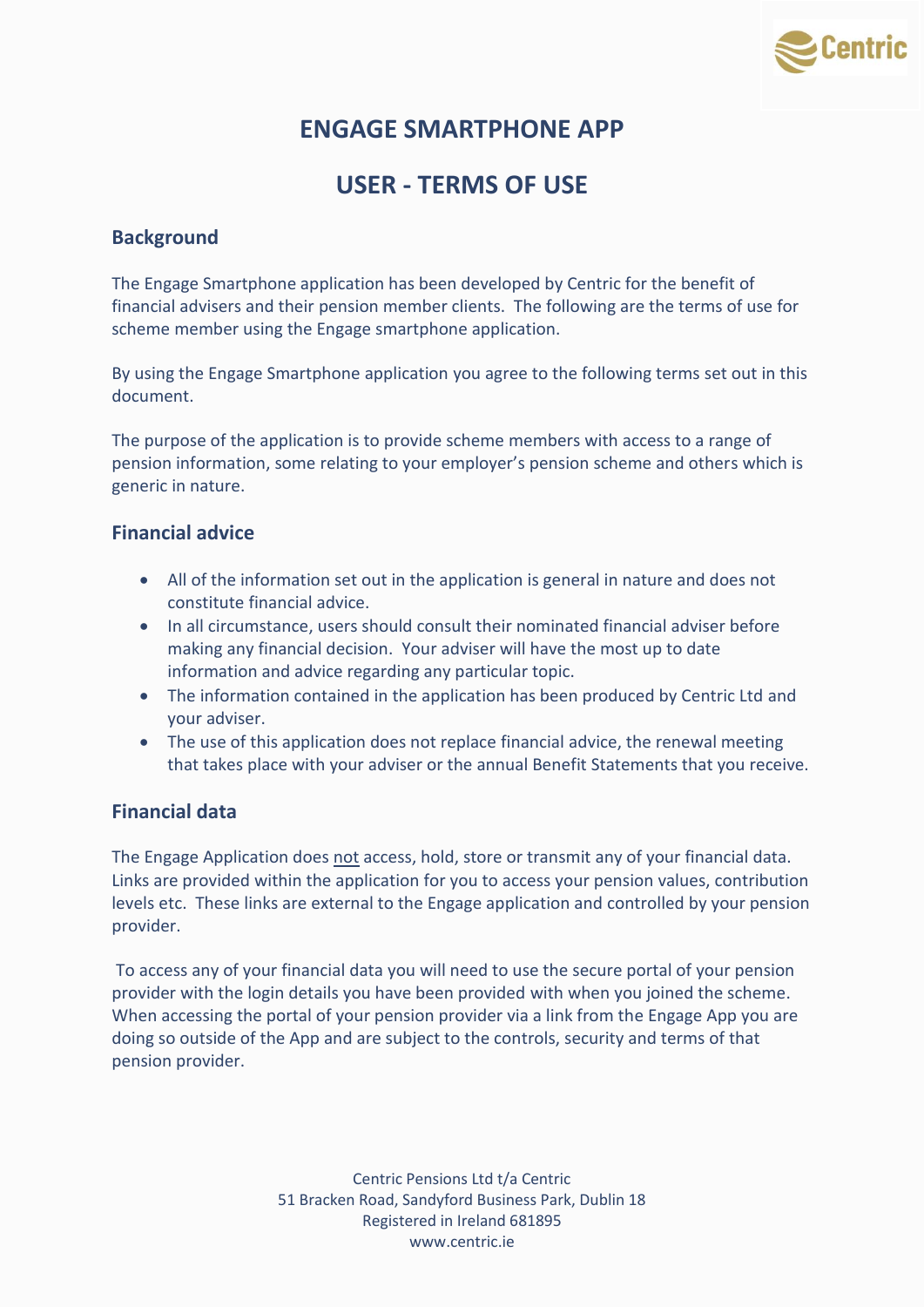## **Personal data**

No financial data is stored within the Engage App. Upon registration for Engage you are required to enter your name, e mail and phone number. These data items are used for registration purposes and for your adviser to contact you regarding pension requests you may have.

#### **Data storage**

No financial data is collected nor stored on your smartphone device. Personal data is encrypted and held in a secure cloud-based web centre within the EU. The web centre is owned and operated by Amazon as a part of their AWS (Amazon Web Services), which maintain the highest storage security controls available. Access to this facility is only available in encrypted format from our IT provider, Square Root Solutions. Centric does not store personal data locally on servers or any personal devices. No personal data is held outside the EEA. Under GDPR request for data can be made in writing, see privacy policy for details.

# **Provision of service**

Your adviser has provided access to the Engage Application to you for the management of your pension and financial services. There is no cost to you use to the application.

## **Use of Engage application**

Once registered with the Engage Application you are entitled to maintain use of the service as long as you are a client of the nominated adviser on the account. This applies when you are;

- an active member of the current pension scheme
- a *deferred* or past member of the current pension scheme, having left service from the employer that set up your scheme.
- a member of a Master Trust where your current scheme is transferred under pensions legislation to a nominated Master Trust

#### **GDPR**

Centric is the data processor (as defined in the DP Legislation "**Data Processor**") and accordingly Centric agrees that it shall process all Personal Data in accordance with its obligations.

> Centric Pensions Ltd t/a Centric 51 Bracken Road, Sandyford Business Park, Dublin 18 Registered in Ireland 681895 www.centric.ie